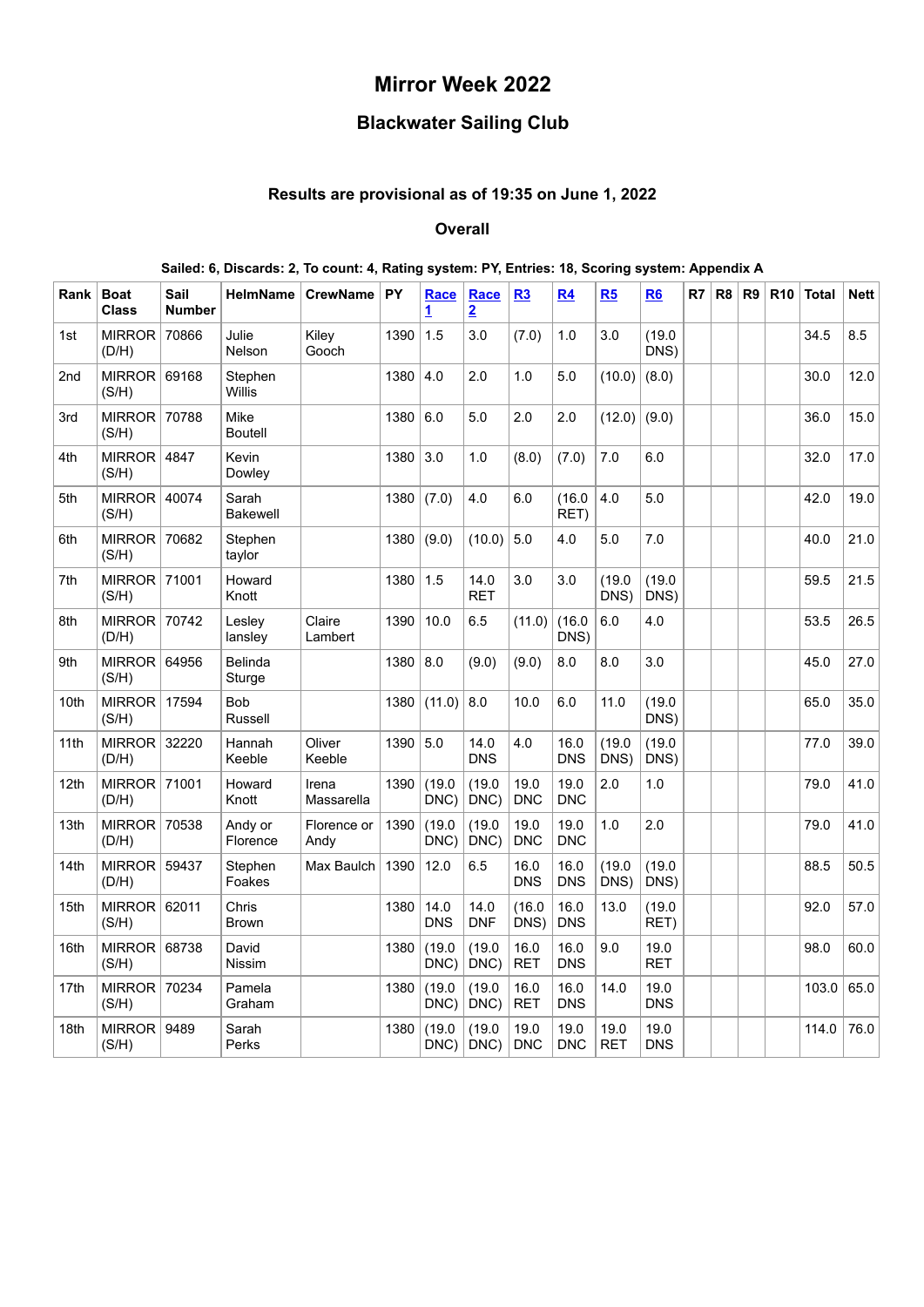# **Race 1**

| Start: Start 1, Finishes: Place |  |  |  |  |  |
|---------------------------------|--|--|--|--|--|
|---------------------------------|--|--|--|--|--|

<span id="page-1-0"></span>

| Rank              | <b>Boat Class</b> | Sail Number | <b>HelmName</b>       | <b>CrewName</b> | <b>PY</b> | <b>Start</b> | Finish   | <b>Elapsed</b> | <b>Corrected</b> | <b>Points</b> |
|-------------------|-------------------|-------------|-----------------------|-----------------|-----------|--------------|----------|----------------|------------------|---------------|
| 1                 | MIRROR (D/H)      | 70866       | Julie Nelson          | Kiley Gooch     | 1390      | 11:54:00     | 12:28:09 | 0:34:09        | 0:24:34          | 1.5           |
| 1                 | MIRROR (S/H)      | 71001       | <b>Howard Knott</b>   |                 | 1380      | 11:54:00     | 12:27:54 | 0:33:54        | 0:24:34          | 1.5           |
| 3                 | MIRROR (S/H)      | 4847        | Kevin Dowley          |                 | 1380      | 11:54:00     | 12:29:46 | 0:35:46        | 0:25:55          | 3.0           |
| $\overline{4}$    | MIRROR (S/H)      | 69168       | <b>Stephen Willis</b> |                 | 1380      | 11:54:00     | 12:31:24 | 0:37:24        | 0:27:06          | 4.0           |
| 5                 | MIRROR (D/H)      | 32220       | Hannah Keeble         | Oliver Keeble   | 1390      | 11:54:00     | 12:32:48 | 0:38:48        | 0:27:55          | 5.0           |
| 6                 | MIRROR (S/H)      | 70788       | Mike Boutell          |                 | 1380      | 11:54:00     | 12:33:31 | 0:39:31        | 0:28:38          | 6.0           |
| $\overline{7}$    | MIRROR (S/H)      | 40074       | Sarah Bakewell        |                 | 1380      | 11:54:00     | 12:35:33 | 0:41:33        | 0:30:07          | 7.0           |
| 8                 | MIRROR (S/H)      | 64956       | Belinda Sturge        |                 | 1380      | 11:54:00     | 12:36:24 | 0:42:24        | 0:30:43          | 8.0           |
| 9                 | MIRROR (S/H)      | 70682       | Stephen taylor        |                 | 1380      | 11:54:00     | 12:39:20 | 0:45:20        | 0:32:51          | 9.0           |
| 10                | MIRROR (D/H)      | 70742       | Lesley lansley        | Claire Lambert  | 1390      | 11:54:00     | 12:39:41 | 0:45:41        | 0:32:52          | 10.0          |
| 11                | MIRROR (S/H)      | 17594       | <b>Bob Russell</b>    |                 | 1380      | 11:54:00     | 12:40:34 | 0:46:34        | 0:33:45          | 11.0          |
| $12 \overline{ }$ | MIRROR (D/H)      | 59437       | <b>Stephen Foakes</b> | Max Baulch      | 1390      | 11:54:00     | 12:42:00 | 0:48:00        | 0:34:32          | 12.0          |
| 13                | MIRROR (S/H)      | 62011       | Chris Brown           |                 | 1380      |              |          | <b>DNS</b>     |                  | 14.0          |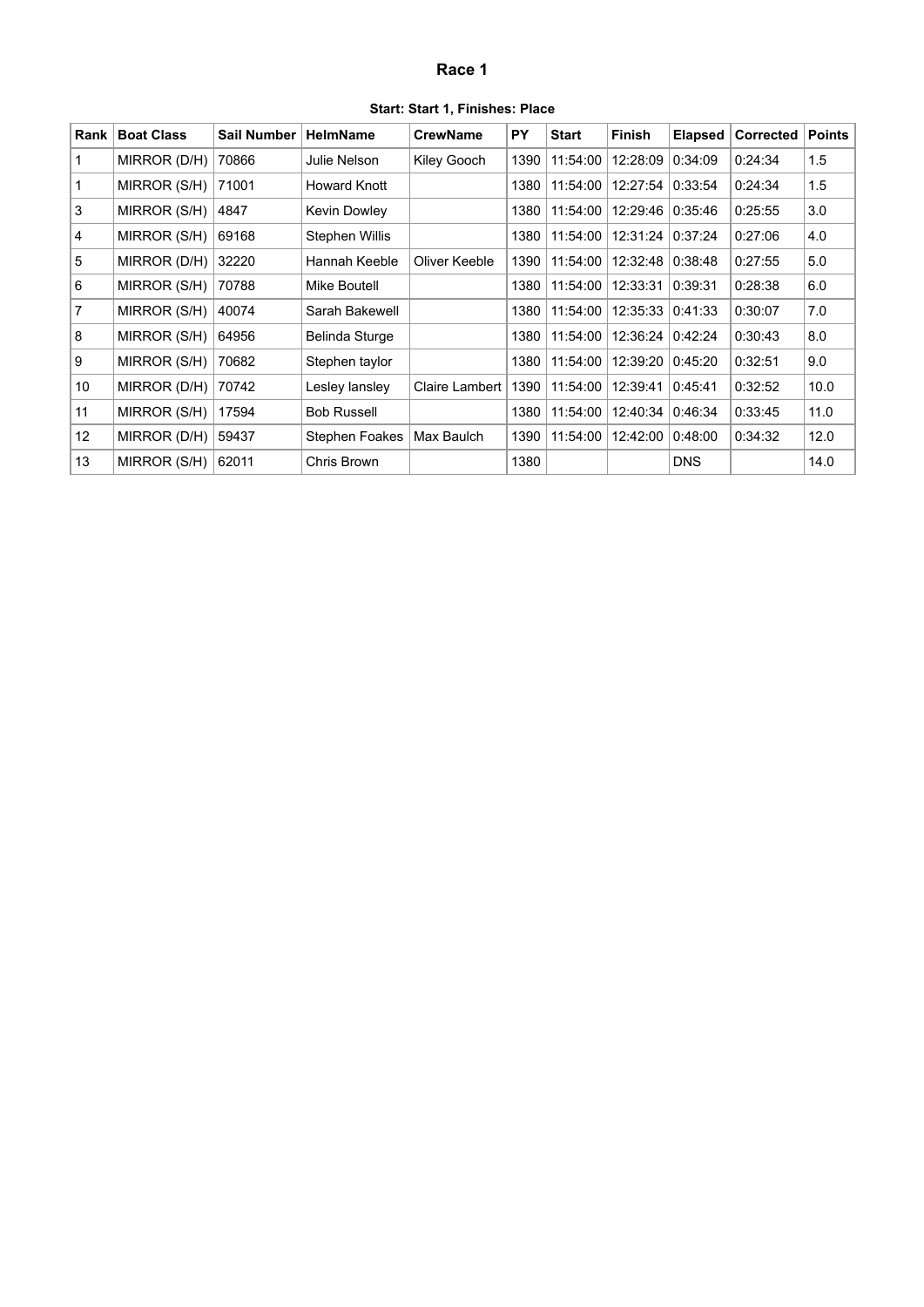# **Race 2**

| Start: Start 1, Finishes: Place |  |  |  |
|---------------------------------|--|--|--|
|---------------------------------|--|--|--|

<span id="page-2-0"></span>

| Rank           | <b>Boat Class</b> | <b>Sail Number</b> | <b>HelmName</b>       | <b>CrewName</b> | <b>PY</b> | <b>Start</b> | <b>Finish</b> | <b>Elapsed</b> | <b>Corrected</b> | <b>Points</b> |
|----------------|-------------------|--------------------|-----------------------|-----------------|-----------|--------------|---------------|----------------|------------------|---------------|
|                | MIRROR (S/H)      | 4847               | Kevin Dowley          |                 | 1380      | 12:59:00     | 13:42:09      | 0:43:09        | 0:31:16          | 1.0           |
| 2              | MIRROR (S/H)      | 69168              | Stephen Willis        |                 | 1380      | 12:59:00     | 13:43:24      | 0:44:24        | 0:32:10          | 2.0           |
| 3              | MIRROR (D/H)      | 70866              | Julie Nelson          | Kiley Gooch     | 1390      | 12:59:00     | 13:43:51      | 0:44:51        | 0:32:16          | 3.0           |
| $\overline{4}$ | MIRROR (S/H)      | 40074              | Sarah Bakewell        |                 | 1380      | 12:59:00     | 13:46:25      | 0:47:25        | 0:34:22          | 4.0           |
| 5              | MIRROR (S/H)      | 70788              | Mike Boutell          |                 | 1380      | 12:59:00     | 13:46:40      | 0:47:40        | 0:34:32          | 5.0           |
| 6              | MIRROR (D/H)      | 70742              | Lesley lansley        | Claire Lambert  | 1390      | 12:59:00     | 13:47:08      | 0:48:08        | 0:34:38          | 6.5           |
| 6              | MIRROR (D/H)      | 59437              | <b>Stephen Foakes</b> | Max Baulch      | 1390      | 12:59:00     | 13:47:09      | 0:48:09        | 0:34:38          | 6.5           |
| 8              | MIRROR (S/H)      | 17594              | <b>Bob Russell</b>    |                 | 1380      | 12:59:00     | 13:47:01      | 0:48:01        | 0:34:48          | 8.0           |
| 9              | MIRROR (S/H)      | 64956              | Belinda Sturge        |                 | 1380      | 12:59:00     | 13:47:22      | 0:48:22        | 0:35:03          | 9.0           |
| 10             | MIRROR (S/H)      | 70682              | Stephen taylor        |                 | 1380      | 12:59:00     | 13:47:57      | 0:48:57        | 0:35:28          | 10.0          |
| 11             | MIRROR (S/H)      | 71001              | Howard Knott          |                 | 1380      | 12:59:00     |               | <b>RET</b>     |                  | 14.0          |
| 11             | MIRROR (D/H)      | 32220              | Hannah Keeble         | Oliver Keeble   | 1390      |              |               | <b>DNS</b>     |                  | 14.0          |
| 11             | MIRROR (S/H)      | 62011              | Chris Brown           |                 | 1380      |              |               | <b>DNF</b>     |                  | 14.0          |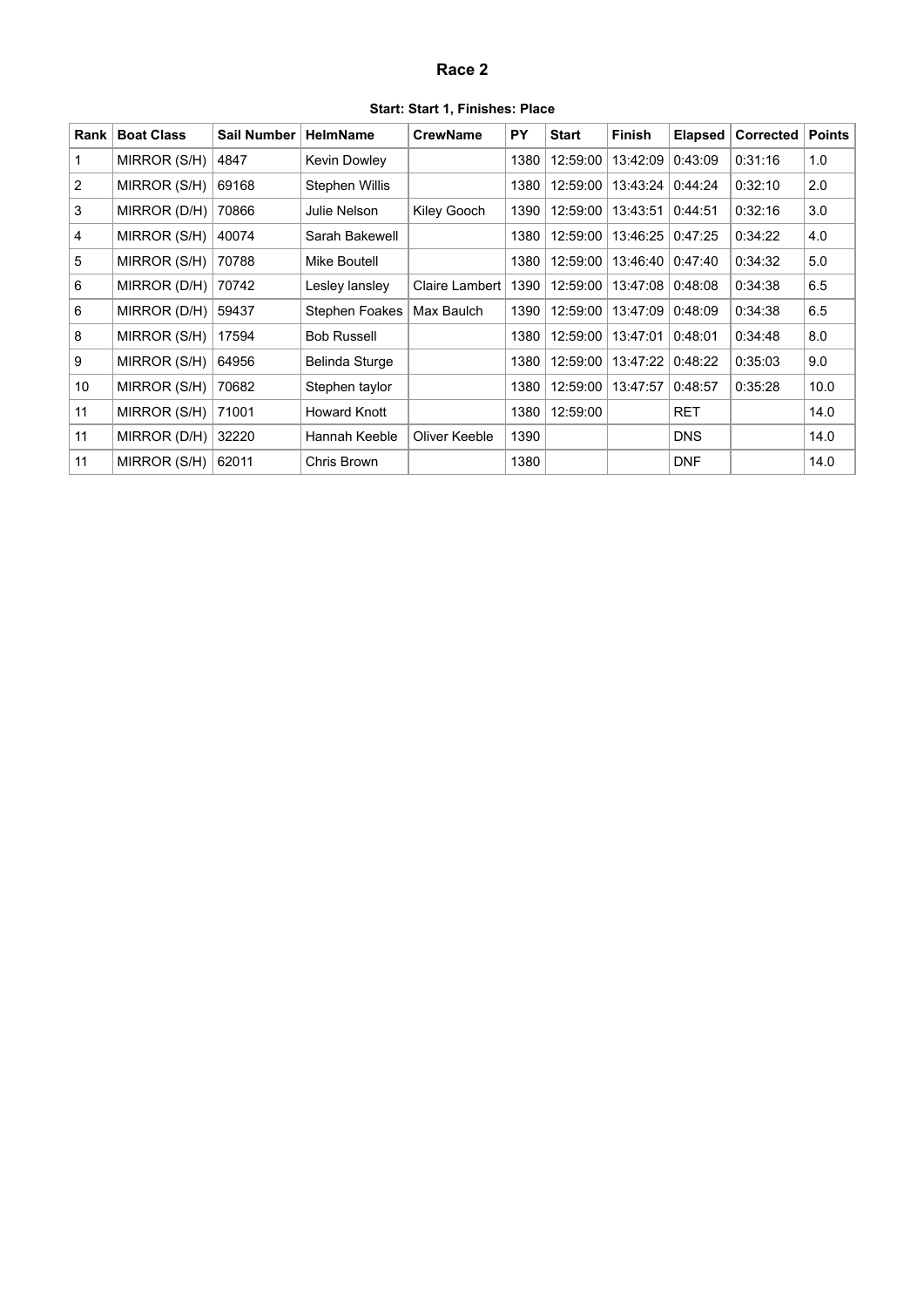| Start: Start 1, Finishes: Place |  |  |  |
|---------------------------------|--|--|--|
|---------------------------------|--|--|--|

<span id="page-3-0"></span>

| Rank              | <b>Boat Class</b> | <b>Sail Number</b> | <b>HelmName</b>       | <b>CrewName</b> | <b>PY</b> | <b>Start</b> | Finish   | <b>Elapsed</b> | Corrected | <b>Points</b> |
|-------------------|-------------------|--------------------|-----------------------|-----------------|-----------|--------------|----------|----------------|-----------|---------------|
|                   | MIRROR (S/H)      | 69168              | Stephen Willis        |                 | 1380      | 12:22:00     | 13:12:53 | 0:50:53        | 0:36:52   | 1.0           |
| $\overline{2}$    | MIRROR (S/H)      | 70788              | Mike Boutell          |                 | 1380      | 12:22:00     | 13:14:22 | 0:52:22        | 0:37:57   | 2.0           |
| 3                 | MIRROR (S/H)      | 71001              | <b>Howard Knott</b>   |                 | 1380      | 12:22:00     | 13:14:47 | 0:52:47        | 0:38:15   | 3.0           |
| 4                 | MIRROR (D/H)      | 32220              | Hannah Keeble         | Oliver Keeble   | 1390      | 12:22:00     | 13:16:10 | 0:54:10        | 0:38:58   | 4.0           |
| 5                 | MIRROR (S/H)      | 70682              | Stephen taylor        |                 | 1380      | 12:22:00     | 13:15:50 | 0:53:50        | 0:39:01   | 5.0           |
| 6                 | MIRROR (S/H)      | 40074              | Sarah Bakewell        |                 | 1380      | 12:22:00     | 13:15:59 | 0:53:59        | 0:39:07   | 6.0           |
| $\overline{7}$    | MIRROR (D/H)      | 70866              | Julie Nelson          | Kiley Gooch     | 1390      | 12:22:00     | 13:17:03 | 0:55:03        | 0:39:36   | 7.0           |
| 8                 | MIRROR (S/H)      | 4847               | Kevin Dowley          |                 | 1380      | 12:22:00     | 13:16:43 | 0:54:43        | 0:39:39   | 8.0           |
| 9                 | MIRROR (S/H)      | 64956              | Belinda Sturge        |                 | 1380      | 12:22:00     | 13:17:05 | 0:55:05        | 0:39:55   | 9.0           |
| 10                | MIRROR (S/H)      | 17594              | <b>Bob Russell</b>    |                 | 1380      | 12:22:00     | 13:18:01 | 0:56:01        | 0:40:36   | 10.0          |
| 11                | MIRROR (D/H)      | 70742              | Lesley lansley        | Claire Lambert  | 1390      | 12:22:00     | 13:18:38 | 0:56:38        | 0:40:45   | 11.0          |
| $12 \overline{ }$ | MIRROR (D/H)      | 59437              | <b>Stephen Foakes</b> | Max Baulch      | 1390      |              |          | <b>DNS</b>     |           | 16.0          |
| 12                | MIRROR (S/H)      | 62011              | Chris Brown           |                 | 1380      |              |          | <b>DNS</b>     |           | 16.0          |
| 12                | MIRROR (S/H)      | 68738              | David Nissim          |                 | 1380      |              |          | <b>RET</b>     |           | 16.0          |
| 12                | MIRROR (S/H)      | 70234              | Pamela Graham         |                 | 1380      |              |          | <b>RET</b>     |           | 16.0          |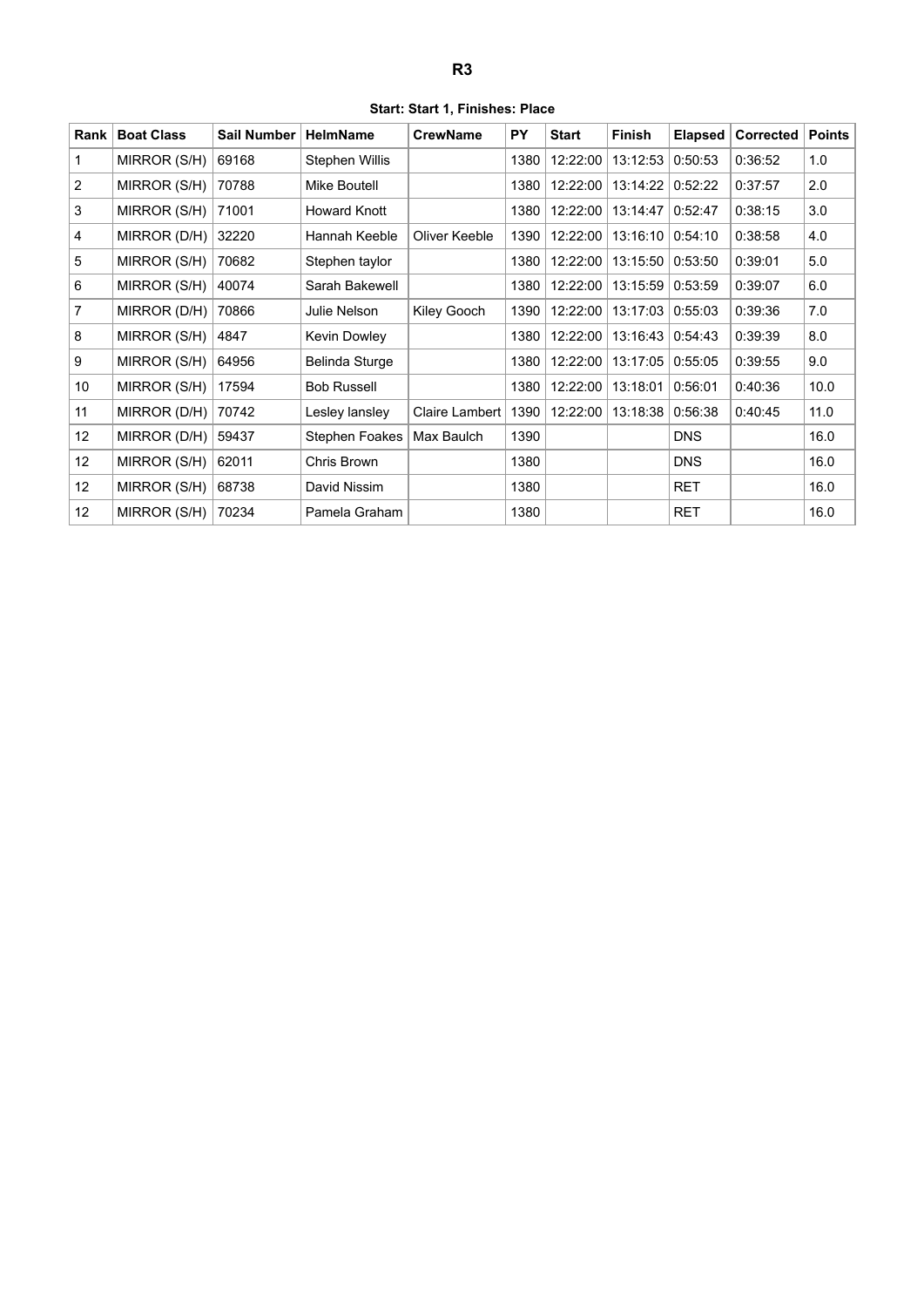**Start: Start 1, Finishes: Place**

<span id="page-4-0"></span>

| Rank           | <b>Boat Class</b> | Sail Number | <b>HelmName</b>     | <b>CrewName</b> | <b>PY</b> | <b>Start</b> | <b>Finish</b> | <b>Elapsed</b> | Corrected | <b>Points</b> |
|----------------|-------------------|-------------|---------------------|-----------------|-----------|--------------|---------------|----------------|-----------|---------------|
| 1              | MIRROR (D/H)      | 70866       | Julie Nelson        | Kiley Gooch     | 1390      | 13:31:00     | 14:14:57      | 0:43:57        | 0:31:37   | 1.0           |
| 2              | MIRROR (S/H)      | 70788       | Mike Boutell        |                 | 1380      | 13:31:00     | 14:16:36      | 0:45:36        | 0:33:03   | 2.0           |
| 3              | MIRROR (S/H)      | 71001       | <b>Howard Knott</b> |                 | 1380      | 13:31:00     | 14:16:52      | 0:45:52        | 0:33:14   | 3.0           |
| 4              | MIRROR (S/H)      | 70682       | Stephen taylor      |                 | 1380      | 13:31:00     | 14:18:44      | 0:47:44        | 0:34:35   | 4.0           |
| 5              | MIRROR (S/H)      | 69168       | Stephen Willis      |                 | 1380      | 13:31:00     | 14:19:32      | 0:48:32        | 0:35:10   | 5.0           |
| 6              | MIRROR (S/H)      | 17594       | <b>Bob Russell</b>  |                 | 1380      | 13:31:00     | 14:25:00      | 0:54:00        | 0:39:08   | 6.0           |
| $\overline{7}$ | MIRROR (S/H)      | 4847        | Kevin Dowley        |                 | 1380      | 13:31:00     | 14:26:10      | 0:55:10        | 0:39:59   | 7.0           |
| 8              | MIRROR (S/H)      | 64956       | Belinda Sturge      |                 | 1380      | 13:31:00     | 14:26:12      | 0:55:12        | 0:40:00   | 8.0           |
| 9              | MIRROR (S/H)      | 40074       | Sarah Bakewell      |                 | 1380      |              |               | <b>RET</b>     |           | 16.0          |
| 9              | MIRROR (D/H)      | 70742       | Lesley lansley      | Claire Lambert  | 1390      |              |               | <b>DNS</b>     |           | 16.0          |
| 9              | MIRROR (D/H)      | 32220       | Hannah Keeble       | Oliver Keeble   | 1390      |              |               | <b>DNS</b>     |           | 16.0          |
| 9              | MIRROR (D/H)      | 59437       | Stephen Foakes      | Max Baulch      | 1390      |              |               | <b>DNS</b>     |           | 16.0          |
| 9              | MIRROR (S/H)      | 62011       | Chris Brown         |                 | 1380      |              |               | <b>DNS</b>     |           | 16.0          |
| 9              | MIRROR (S/H)      | 68738       | David Nissim        |                 | 1380      |              |               | <b>DNS</b>     |           | 16.0          |
| 9              | MIRROR (S/H)      | 70234       | Pamela Graham       |                 | 1380      |              |               | <b>DNS</b>     |           | 16.0          |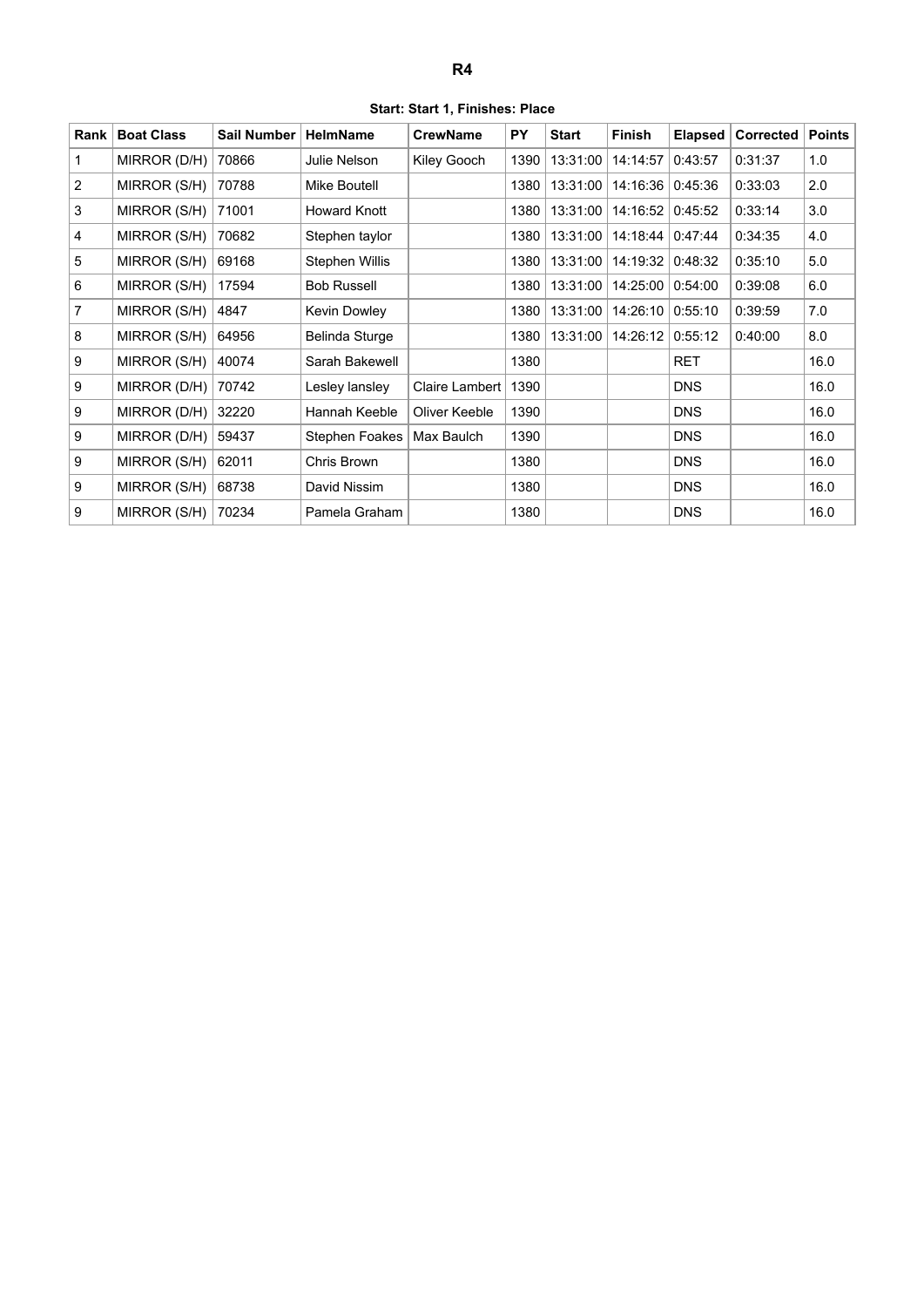<span id="page-5-0"></span>

| Rank           | <b>Boat Class</b> | <b>Sail Number</b> | <b>HelmName</b>       | <b>CrewName</b>  | <b>PY</b> | <b>Start</b> | <b>Finish</b> | <b>Elapsed</b> | Corrected | <b>Points</b> |
|----------------|-------------------|--------------------|-----------------------|------------------|-----------|--------------|---------------|----------------|-----------|---------------|
|                |                   |                    |                       |                  |           |              |               |                |           |               |
| $\mathbf{1}$   | MIRROR (D/H)      | 70538              | Andy or Florence      | Florence or Andy | 1390      | 13:07:00     | 13:58:42      | 0:51:42        | 0:37:12   | 1.0           |
| $\overline{2}$ | MIRROR (D/H)      | 71001              | <b>Howard Knott</b>   | Irena Massarella | 1390      | 13:07:00     | 14:12:34      | 1:05:34        | 0:47:10   | 2.0           |
| 3              | MIRROR (D/H)      | 70866              | <b>Julie Nelson</b>   | Kiley Gooch      | 1390      | 13:07:00     | 14:13:58      | 1:06:58        | 0:48:11   | 3.0           |
| $\overline{4}$ | MIRROR (S/H)      | 40074              | Sarah Bakewell        |                  | 1380      | 13:07:00     | 14:14:42      | 1:07:42        | 0:49:03   | 4.0           |
| $\sqrt{5}$     | MIRROR (S/H)      | 70682              | Stephen taylor        |                  | 1380      | 13:07:00     | 14:14:50      | 1:07:50        | 0:49:09   | 5.0           |
| 6              | MIRROR (D/H)      | 70742              | Lesley lansley        | Claire Lambert   | 1390      | 13:07:00     | 14:15:22      | 1:08:22        | 0:49:11   | 6.0           |
| $\overline{7}$ | MIRROR (S/H)      | 4847               | Kevin Dowley          |                  | 1380      | 13:07:00     | 14:16:45      | 1:09:45        | 0:50:33   | 7.0           |
| 8              | MIRROR (S/H)      | 64956              | Belinda Sturge        |                  | 1380      | 13:07:00     | 14:16:58      | 1:09:58        | 0:50:42   | 8.0           |
| 9              | MIRROR (S/H)      | 68738              | David Nissim          |                  | 1380      | 13:07:00     | 14:17:31      | 1:10:31        | 0:51:06   | 9.0           |
| 10             | MIRROR (S/H)      | 69168              | Stephen Willis        |                  | 1380      | 13:07:00     | 14:17:51      | 1:10:51        | 0:51:20   | 10.0          |
| 11             | MIRROR (S/H)      | 17594              | <b>Bob Russell</b>    |                  | 1380      | 13:07:00     | 14:18:16      | 1:11:16        | 0:51:39   | 11.0          |
| 12             | MIRROR (S/H)      | 70788              | <b>Mike Boutell</b>   |                  | 1380      | 13:07:00     | 14:18:34      | 1:11:34        | 0:51:52   | 12.0          |
| 13             | MIRROR (S/H)      | 62011              | Chris Brown           |                  | 1380      | 13:07:00     | 14:20:03      | 1:13:03        | 0:52:56   | 13.0          |
| 14             | MIRROR (S/H)      | 70234              | Pamela Graham         |                  | 1380      | 13:07:00     | 14:30:00      | 1:23:00        | 1:00:09   | 14.0          |
| 15             | MIRROR (S/H)      | 71001              | <b>Howard Knott</b>   |                  | 1380      | 13:07:00     |               | <b>DNS</b>     |           | 19.0          |
| 15             | MIRROR (D/H)      | 32220              | Hannah Keeble         | Oliver Keeble    | 1390      |              |               | <b>DNS</b>     |           | 19.0          |
| 15             | MIRROR (D/H)      | 59437              | <b>Stephen Foakes</b> | Max Baulch       | 1390      |              |               | <b>DNS</b>     |           | 19.0          |
| 15             | MIRROR (S/H)      | 9489               | <b>Sarah Perks</b>    |                  | 1380      |              |               | <b>RET</b>     |           | 19.0          |

**Start: Start 1, Finishes: Place**